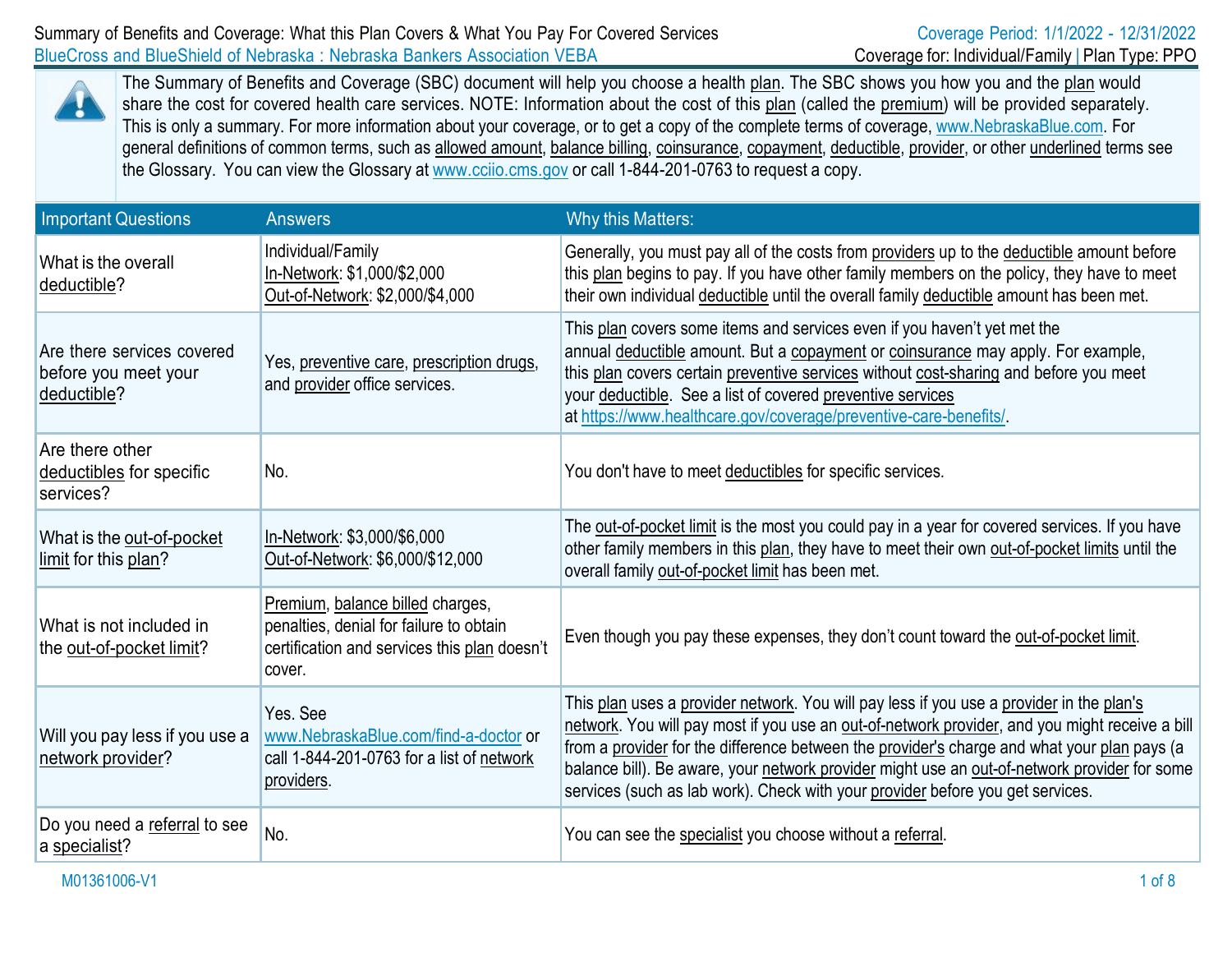

All copayment and coinsurance costs shown in this chart are after your overall deductible has been met, if a deductible applies.

|                                                              |                                                     | <b>What You Will Pay</b>                                                                                                                                                                                                                                                                                                                                                                                                                                                            |                                                                                                |                                                                                                                                                                    |
|--------------------------------------------------------------|-----------------------------------------------------|-------------------------------------------------------------------------------------------------------------------------------------------------------------------------------------------------------------------------------------------------------------------------------------------------------------------------------------------------------------------------------------------------------------------------------------------------------------------------------------|------------------------------------------------------------------------------------------------|--------------------------------------------------------------------------------------------------------------------------------------------------------------------|
| Common<br><b>Medical Event</b>                               | <b>Services You May Need</b>                        | <b>In-Network Provider</b><br>(You will pay the least)                                                                                                                                                                                                                                                                                                                                                                                                                              | Out-of-Network Provider<br>(You will pay the most)                                             | Limitations, Exceptions, & Other Important<br>Information                                                                                                          |
|                                                              | Primary care visit to treat an<br>injury or illness | \$30 copay/visit                                                                                                                                                                                                                                                                                                                                                                                                                                                                    | 50% coinsurance                                                                                | Some office services may be subject to<br>deductible and/or coinsurance.                                                                                           |
| If you visit a health<br>care provider's office<br>or clinic | Specialist visit                                    | \$60 copay/visit                                                                                                                                                                                                                                                                                                                                                                                                                                                                    | 50% coinsurance                                                                                | Some office services may be subject to<br>deductible and/or coinsurance.                                                                                           |
|                                                              | Preventive care/screening/<br>immunization          | No charge for federally<br>mandated services.                                                                                                                                                                                                                                                                                                                                                                                                                                       | No charge.                                                                                     | You may have to pay for services that aren't<br>preventive. Ask your provider if the services<br>needed are preventive. Then check what your<br>plan will pay for. |
| If you have a test                                           | Diagnostic test (x-ray, blood<br>work)              | 25% coinsurance                                                                                                                                                                                                                                                                                                                                                                                                                                                                     | 50% coinsurance                                                                                | None                                                                                                                                                               |
|                                                              | Imaging (CT/PET scans, MRIs) 25% coinsurance        |                                                                                                                                                                                                                                                                                                                                                                                                                                                                                     | 50% coinsurance                                                                                | Prior certification may be required. Failure to<br>obtain prior certification when required will result<br>in denial of the claim.                                 |
|                                                              |                                                     | For all prescription drugs, out-of-pocket costs shown are per 30-day supply. If allowed by your prescription, up to<br>a 90-day supply may be obtained at one time (except for specialty drugs). Certain prescription drugs may require<br>prior certification. Failure to obtain prior certification will result in denial of the claim. Home delivery benefits are<br>not available out-of-network. The following cost-shares apply only when obtaining drugs through a pharmacy. |                                                                                                |                                                                                                                                                                    |
| If you need drugs to<br>treat your illness or<br>condition   | Generic drugs                                       | Tier 1: \$10/prescription,<br>deductible waived<br>Tier 2: 50% coinsurance,<br>deductible waived                                                                                                                                                                                                                                                                                                                                                                                    | Tier 1: 50% coinsurance,<br>deductible waived<br>Tier 2: 50% coinsurance,<br>deductible waived | In-network:<br>Tier 2: \$25 minimum / \$50 maximum per<br>prescription                                                                                             |
|                                                              | Preferred brand drugs                               | Tier 3: 25% coinsurance,<br>deductible waived                                                                                                                                                                                                                                                                                                                                                                                                                                       | Tier 3: 50% coinsurance,<br>deductible waived                                                  | In-network:<br>Tier 3: \$25 minimum / \$50 maximum per<br>prescription                                                                                             |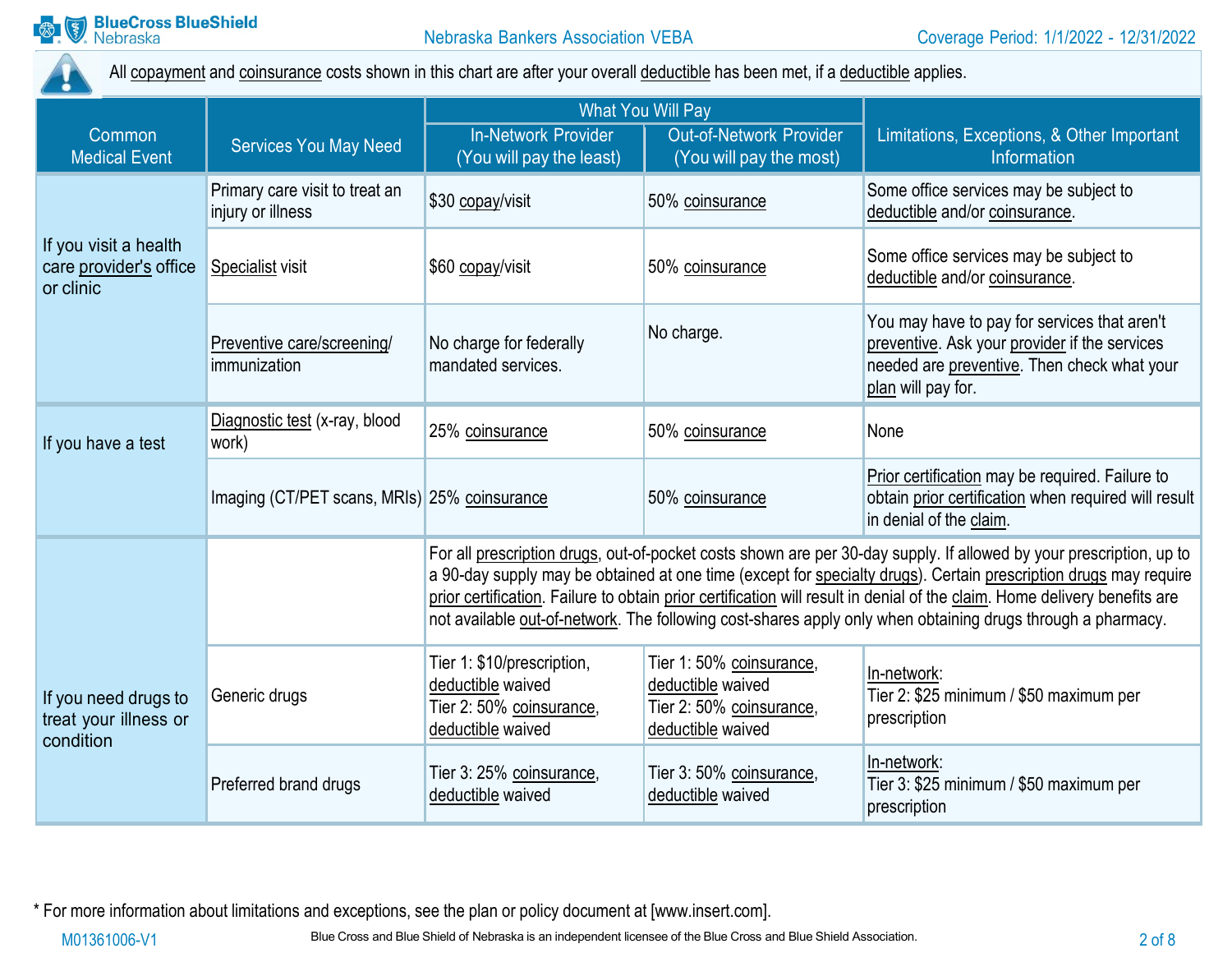| <b>Range BlueCross BlueShield</b><br><b>Nebraska Bankers Association VEBA</b>                   |                                                                          | Coverage Period: 1/1/2022 - 12/31/2022                           |                                                           |                                                                                                                                                                |
|-------------------------------------------------------------------------------------------------|--------------------------------------------------------------------------|------------------------------------------------------------------|-----------------------------------------------------------|----------------------------------------------------------------------------------------------------------------------------------------------------------------|
|                                                                                                 |                                                                          | <b>What You Will Pay</b>                                         |                                                           |                                                                                                                                                                |
| Common<br><b>Medical Event</b>                                                                  | <b>Services You May Need</b>                                             | <b>In-Network Provider</b><br>(You will pay the least)           | <b>Out-of-Network Provider</b><br>(You will pay the most) | Limitations, Exceptions, & Other Important<br>Information                                                                                                      |
| More information about<br>prescription drug<br>coverage is available at<br>www.nebraskablue.com | Non-preferred brand drugs                                                | Tier 4: 50% coinsurance,<br>deductible waived                    | Tier 4: 50% coinsurance,<br>deductible waived             | In-network:<br>Tier 4: \$50 minimum / \$75 maximum per<br>prescription                                                                                         |
|                                                                                                 | Specialty drugs                                                          | Tier 5: 25% coinsurance,<br>deductible waived                    | Tier 5: Not covered                                       | In-network:<br>Tier 5: \$100 minimum / \$150 maximum per<br>prescription<br>Retail and home delivery: 30-day supply<br>maximum. Designated pharmacy may apply. |
| surgery                                                                                         | If you have outpatient Facility fee (e.g., ambulatory<br>surgery center) | 25% coinsurance                                                  | 50% coinsurance                                           | None                                                                                                                                                           |
|                                                                                                 | Physician/surgeon fees                                                   | 25% coinsurance                                                  | 50% coinsurance                                           | None                                                                                                                                                           |
|                                                                                                 | <b>Emergency room care</b>                                               | \$200 copay/visit, then 25%<br>coinsurance, deductible<br>waived | Same cost shares as<br>In-network provider                | Copay waived if admitted.                                                                                                                                      |
| If you need immediate<br>medical attention                                                      | <b>Emergency medical</b><br>transportation                               | 25% coinsurance                                                  | Same cost shares as<br>In-network provider                | Limitations may apply to air ambulance.                                                                                                                        |
|                                                                                                 | Urgent care                                                              | \$75 copay/visit                                                 | 50% coinsurance                                           | Copay applies to urgent care facilities. Some<br>urgent care services may be subject to the<br>deductible and coinsurance.                                     |
| If you have a hospital<br>stay                                                                  | Facility fee (e.g., hospital<br>room)                                    | 25% coinsurance                                                  | 50% coinsurance                                           | Prior certification required. Failure to obtain prior<br>certification will result in denial of the claim.                                                     |
|                                                                                                 | Physician/surgeon fee                                                    | 25% coinsurance                                                  | 50% coinsurance                                           | None                                                                                                                                                           |
| If you need mental<br>health, behavioral<br>health, or substance<br>abuse services              | <b>Outpatient services</b>                                               | 25% coinsurance                                                  | 50% coinsurance                                           | None                                                                                                                                                           |

\* For more information about limitations and exceptions, see the plan or policy document at [\[www.insert.com\]](http://www.insert.com/).

M01361006-V1 Blue Cross and Blue Shield of Nebraska is an independent licensee of the Blue Cross and Blue Shield Association.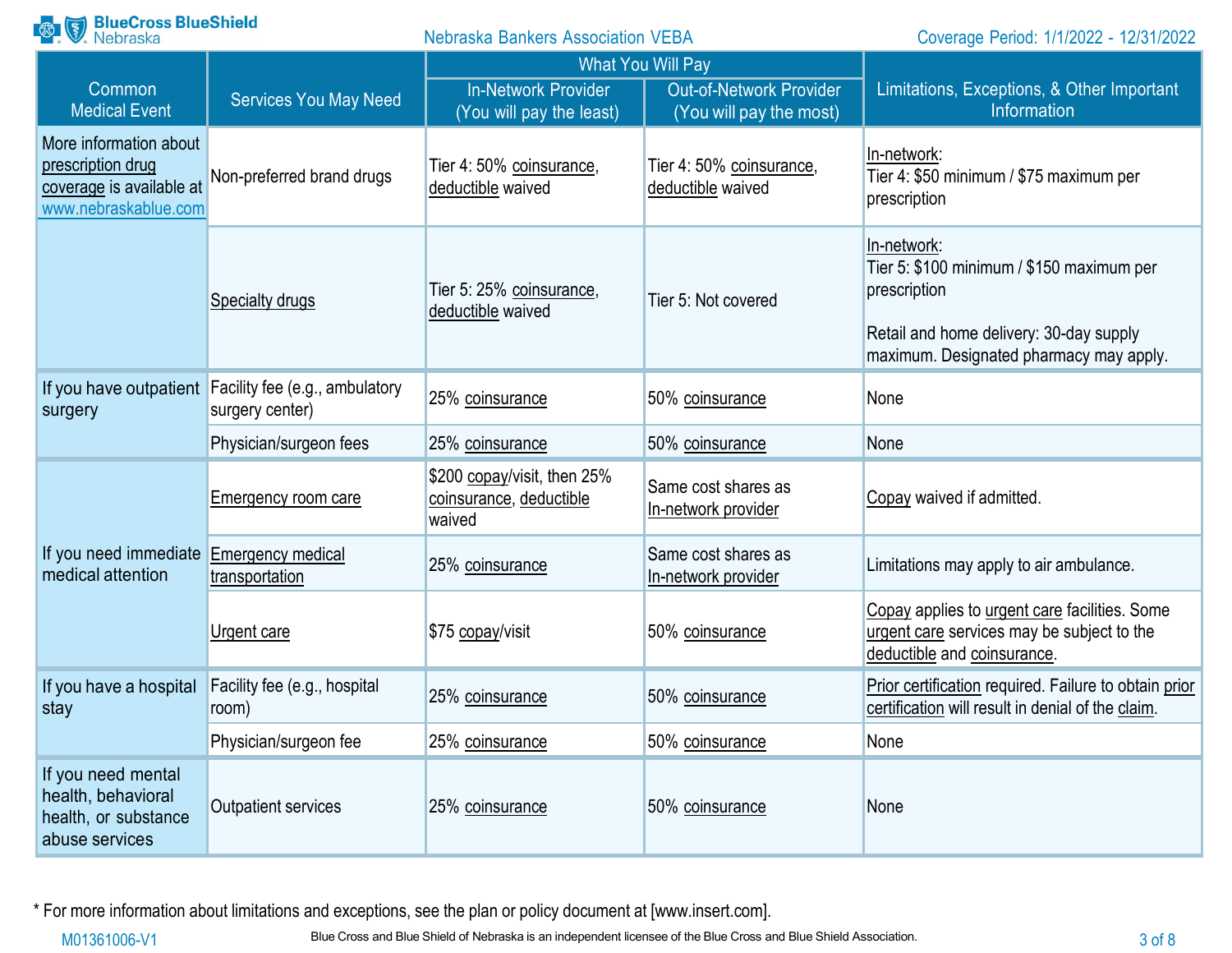| <b>BlueCross BlueShield</b><br>Nebraska<br>$\left(\frac{8}{3}\right)$   |                                              | <b>Nebraska Bankers Association VEBA</b>                                                                          |                                                                                                                   | Coverage Period: 1/1/2022 - 12/31/2022                                                                                                                                                                                                                                                                                                                                                                                                                                                                                                                                                          |
|-------------------------------------------------------------------------|----------------------------------------------|-------------------------------------------------------------------------------------------------------------------|-------------------------------------------------------------------------------------------------------------------|-------------------------------------------------------------------------------------------------------------------------------------------------------------------------------------------------------------------------------------------------------------------------------------------------------------------------------------------------------------------------------------------------------------------------------------------------------------------------------------------------------------------------------------------------------------------------------------------------|
| Common<br><b>Medical Event</b>                                          | <b>Services You May Need</b>                 | <b>In-Network Provider</b><br>(You will pay the least)                                                            | <b>What You Will Pay</b><br><b>Out-of-Network Provider</b><br>(You will pay the most)                             | Limitations, Exceptions, & Other Important<br>Information                                                                                                                                                                                                                                                                                                                                                                                                                                                                                                                                       |
|                                                                         | Inpatient services                           | 25% coinsurance                                                                                                   | 50% coinsurance                                                                                                   | Prior certification required. Failure to obtain prior<br>certification will result in denial of the claim.                                                                                                                                                                                                                                                                                                                                                                                                                                                                                      |
| If you are pregnant                                                     | Office visits                                | 25% coinsurance                                                                                                   | 50% coinsurance                                                                                                   | Copay may apply for visit to determine<br>pregnancy. Cost sharing does not apply to<br>certain preventive services. Depending on the<br>type of services, copay, deductible and<br>coinsurance may apply. Maternity care may<br>include tests and services described elsewhere<br>in the SBC.                                                                                                                                                                                                                                                                                                   |
|                                                                         | Childbirth/delivery professional<br>services | 25% coinsurance                                                                                                   | 50% coinsurance                                                                                                   | See pregnancy office visits limit.                                                                                                                                                                                                                                                                                                                                                                                                                                                                                                                                                              |
|                                                                         | Childbirth/delivery facility<br>services     | 25% coinsurance                                                                                                   | 50% coinsurance                                                                                                   | See pregnancy office visits limit.                                                                                                                                                                                                                                                                                                                                                                                                                                                                                                                                                              |
| If you need help<br>recovering or have<br>other special health<br>needs | Home health care                             | 25% coinsurance                                                                                                   | 50% coinsurance                                                                                                   | Home health aide: 60 days per calendar year.<br>Skilled nursing in the home: Limited to 8 hours<br>per day. Prior certification required. Respiratory<br>care: 60 days per calendar year.                                                                                                                                                                                                                                                                                                                                                                                                       |
|                                                                         | Rehabilitation services                      | Outpatient therapy:<br>25% coinsurance<br>Manipulations:<br>25% coinsurance<br>Other services:<br>25% coinsurance | Outpatient therapy:<br>50% coinsurance<br>Manipulations:<br>50% coinsurance<br>Other services:<br>50% coinsurance | Outpatient physical, occupational, speech,<br>physiotherapy: Combined 60 session limit per<br>calendar year.<br>Manipulations and adjustments: Combined 30<br>session limit per calendar year.<br>Outpatient cardiac rehabilitation: Combined 18<br>session limit per diagnosis.<br>Outpatient pulmonary rehabilitation: Combined<br>18 session limit per diagnosis for certain<br>diagnoses and criteria. Prior certification<br>required.<br>Inpatient physical rehabilitation: Prior certification<br>required. Failure to obtain prior certification will<br>result in denial of the claim. |

\* For more information about limitations and exceptions, see the plan or policy document at [\[www.insert.com\]](http://www.insert.com/).

M01361006-V1 Blue Cross and Blue Shield of Nebraska is an independent licensee of the Blue Cross and Blue Shield Association. 4 of 8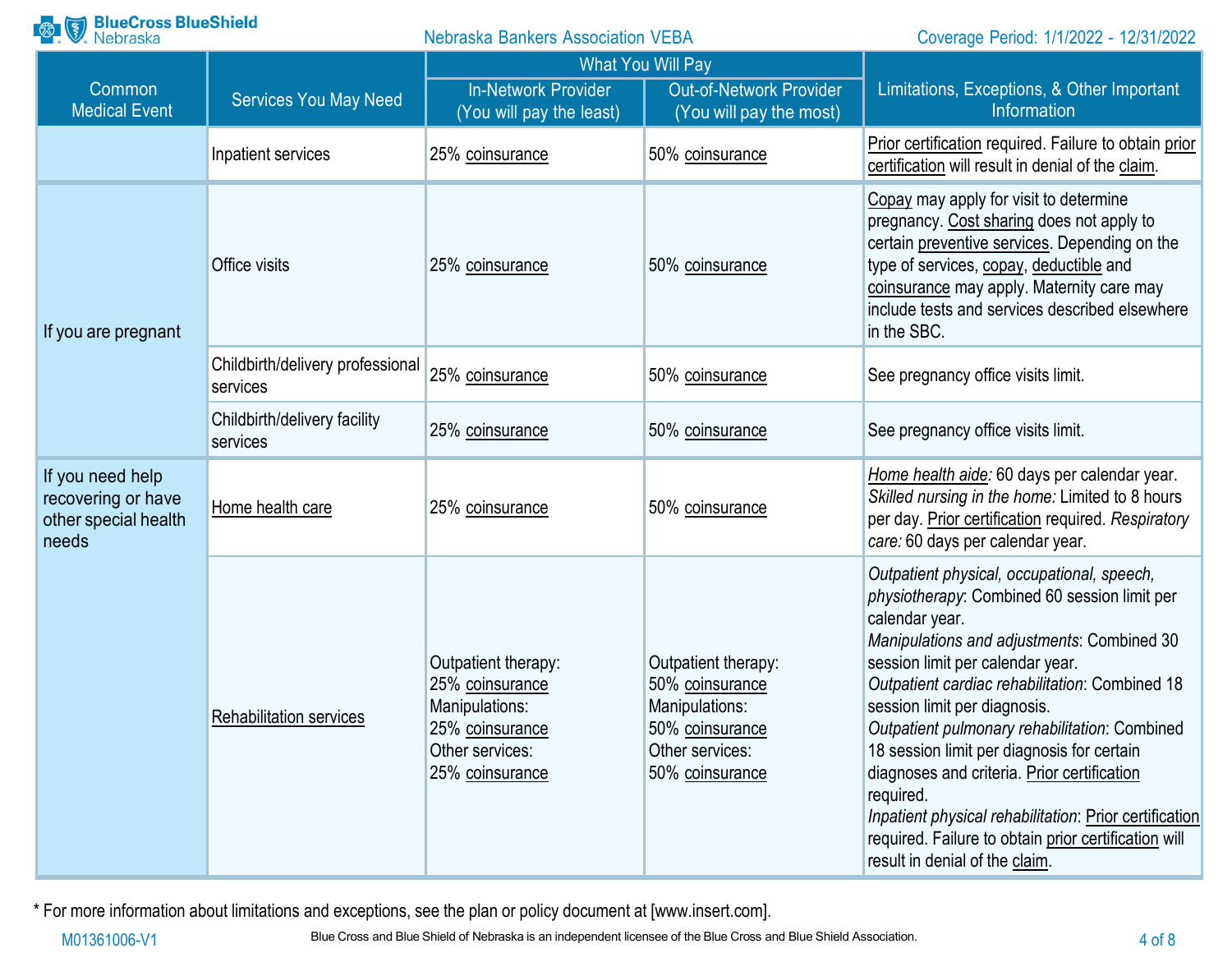| <b>BlueCross BlueShield</b><br>Nebraska   |                              | <b>Nebraska Bankers Association VEBA</b>                                     |                                                                              | Coverage Period: 1/1/2022 - 12/31/2022                                                                                                                                                                                         |
|-------------------------------------------|------------------------------|------------------------------------------------------------------------------|------------------------------------------------------------------------------|--------------------------------------------------------------------------------------------------------------------------------------------------------------------------------------------------------------------------------|
|                                           |                              | <b>What You Will Pay</b>                                                     |                                                                              |                                                                                                                                                                                                                                |
| Common<br><b>Medical Event</b>            | <b>Services You May Need</b> | <b>In-Network Provider</b><br>(You will pay the least)                       | <b>Out-of-Network Provider</b><br>(You will pay the most)                    | Limitations, Exceptions, & Other Important<br>Information                                                                                                                                                                      |
|                                           | <b>Habilitation services</b> | 25% coinsurance                                                              | 50% coinsurance                                                              | See the Rehabilitation services and If you have<br>a hospital stay sections. Educational services<br>are not covered.                                                                                                          |
|                                           | Skilled nursing care         | 25% coinsurance                                                              | 50% coinsurance                                                              | In the home: See the Home health care section.<br>Skilled nursing care: Limited to 60 days per<br>calendar year. Prior certification required. Failure<br>to obtain prior certification will result in denial of<br>the claim. |
|                                           | Durable medical equipment    | 25% coinsurance                                                              | 50% coinsurance                                                              | Rental or purchase, whichever is least costly.<br>Prior certification may be required. Failure to<br>obtain prior certification when required will result<br>in denial of the claim.                                           |
|                                           | Hospice services             | 25% coinsurance                                                              | 50% coinsurance                                                              | Prior certification required.                                                                                                                                                                                                  |
| If your child needs<br>dental or eye care | Children's eye exam          | Not covered                                                                  | Not covered                                                                  | Visual acuity tests are covered under the<br>preventive services benefit.<br>No coverage for eye exams.                                                                                                                        |
|                                           | Children's glasses           | Lenses:<br>Not covered<br>Frames:<br>Not covered<br>Contacts:<br>Not covered | Lenses:<br>Not covered<br>Frames:<br>Not covered<br>Contacts:<br>Not covered | No coverage for glasses.                                                                                                                                                                                                       |
|                                           | Children's dental check-up   | Not covered                                                                  | Not covered                                                                  | No coverage for dental check-up.                                                                                                                                                                                               |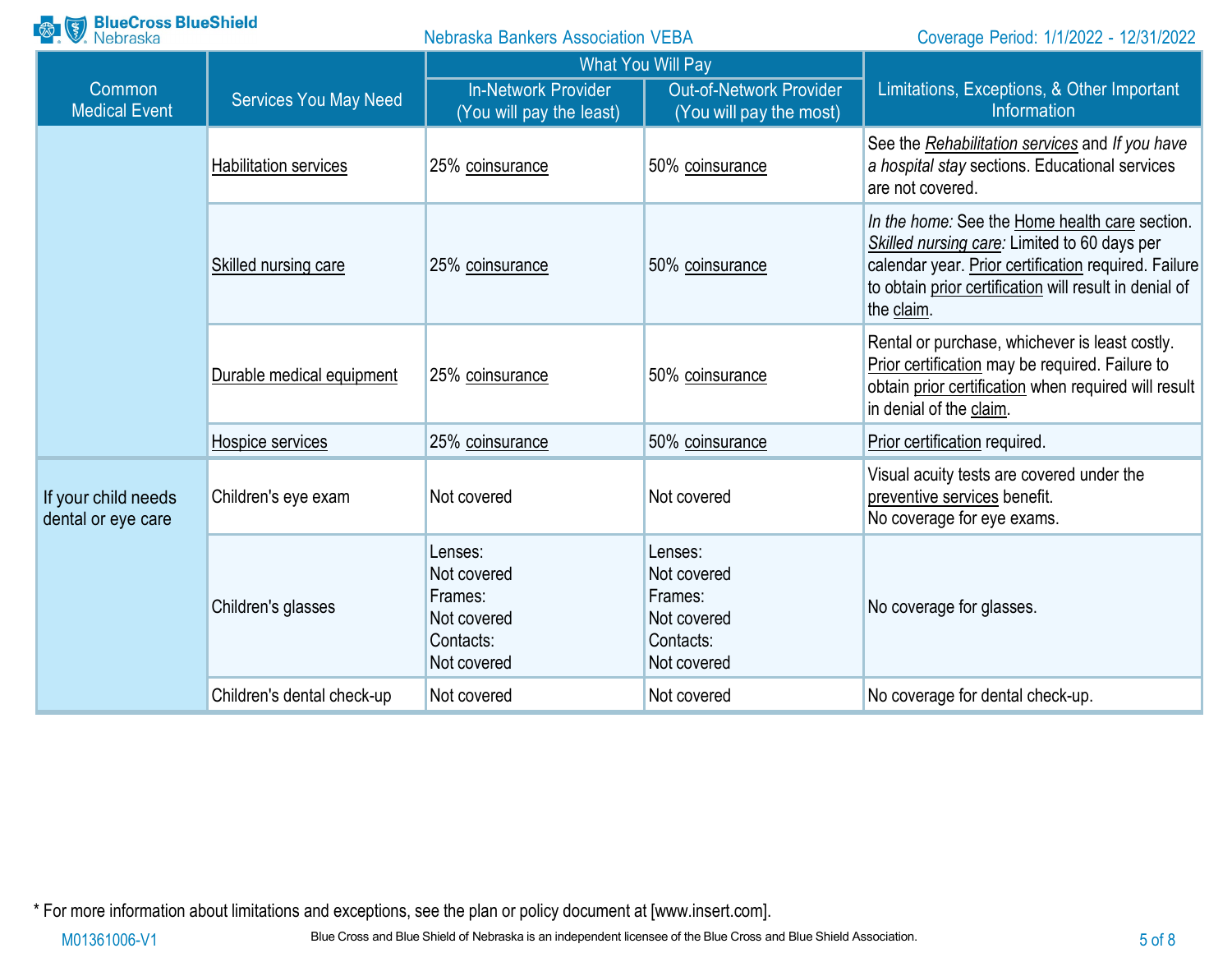| <b>BlueCross BlueShield</b>                            | <b>Nebraska Bankers Association VEBA</b>                                                                                     | Coverage Period: 1/1/2022 - 12/31/2022                                                                                                           |
|--------------------------------------------------------|------------------------------------------------------------------------------------------------------------------------------|--------------------------------------------------------------------------------------------------------------------------------------------------|
| <b>Excluded Services &amp; Other Covered Services:</b> |                                                                                                                              |                                                                                                                                                  |
|                                                        |                                                                                                                              | Services Your Plan Generally Does NOT Cover (Check your policy or plan document for more information and a list of any other excluded services.) |
| • Acupuncture                                          | • Glasses (children)                                                                                                         | • Routine eye care (adults)                                                                                                                      |
| • Cosmetic surgery                                     | • Infertility treatment                                                                                                      | • Routine eye care (children)                                                                                                                    |
| • Dental care (adults)                                 | • Long-term care                                                                                                             | • Routine foot care                                                                                                                              |
| • Dental care (children)                               | • Private-duty nursing                                                                                                       | • Weight loss programs                                                                                                                           |
|                                                        | Other Covered Services (Limitations may apply to these services. This isn't a complete list. Please see your plan document.) |                                                                                                                                                  |
| • Bariatric surgery                                    | • Hearing aids                                                                                                               | • Non-emergency care when traveling outside the US                                                                                               |
| • Chiropractic care                                    |                                                                                                                              |                                                                                                                                                  |

Your Rights to Continue Coverage: There are agencies that can help if you want to continue your coverage after it ends. The contact information for those agencies is: For group health coverage subject to ERISA, the Department of Labor's Employee Benefits Security Administration at 1-866-444-EBSA (3272) or [www.dol.gov/ebsa/healthreform; f](http://www.dol.gov/ebsa/healthreform%3B)or non-federal governmental group health plans, the Department of Health and Human Services, Center for Consumer Information and Insurance Oversight, at 1-877-267-2323 x61565 or www.cciio.cms.gov; or your employer's human resources department. Other coverage options may be available to you too, including buying individual insurance coverage through the Health Insurance Marketplace. For more information about the Marketplace, visit [www.HealthCare.gov](http://www.healthcare.gov/) or call 1-800-318-2596.

Your Grievance and Appeals Rights: There are agencies that can help if you have a complaint against your plan for a denial of a claim. This complaint is called a grievance or appeal. For more information about your rights, look at the explanation of benefits you will receive for that medical claim. Your plan documents also provide complete information to submit a claim, appeal, or a grievance for any reason to your plan. For more information about your rights, this notice, or assistance, contact: Blue Cross and Blue Shield of Nebraska at 1-844-201-0763 or visit [www.NebraskaBlue.com, t](http://www.nebraskablue.com/)he Nebraska Department of Insurance at 1-877-564-7323 or [www.doi.ne.gov, f](http://www.doi.ne.gov/)or group health coverage subject to ERISA, the Department of Labor's Employee Benefits Security Administration at 1-866-444-EBSA (3272) or [www.dol.gov/ebsa/healthreform,](http://www.dol.gov/ebsa/healthreform) your employer's human resources or employee benefits department.

## Does this plan provide Minimum Essential Coverage? Yes.

Minimum Essential Coverage generally includes plans, health insurance available through the Marketplace or other individual market policies, Medicare, Medicaid, CHIP, TRICARE, and certain other coverage. If you are eligible for certain types of Minimum Essential Coverage, you may not be eligible for the premium tax credit.

#### Does this plan meet the Minimum Value Standards? Yes.

If your plan doesn't meet the Minimum Value Standards, you may be eligible for a premium tax credit to help you pay for a plan through the Marketplace.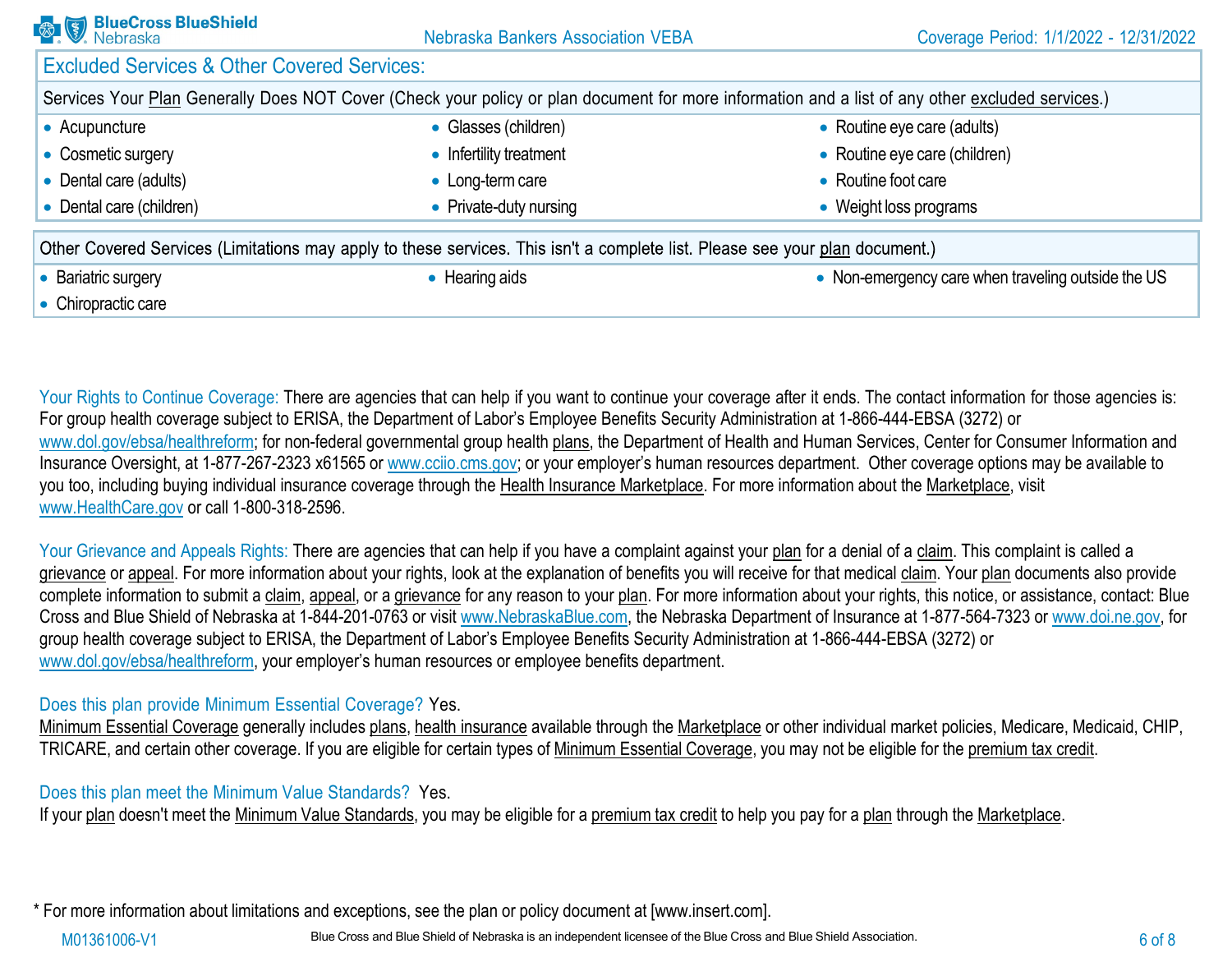

Language Access Services:

Para obtener asistencia en Español, llame al 1-844-201-0763.

Kung kailangan ninyo ang tulong sa Tagalog tumawag sa 1-844-201-0763.

如果需要中文的帮助, 请拨打这个号码1-844-201-0763.

Dinek'ehgo shika at'ohwol ninisingo, kwiijigo holne' 1-844-201-0763.

- To see examples of how this plan might cover costs for a sample medical situation, see the next page. -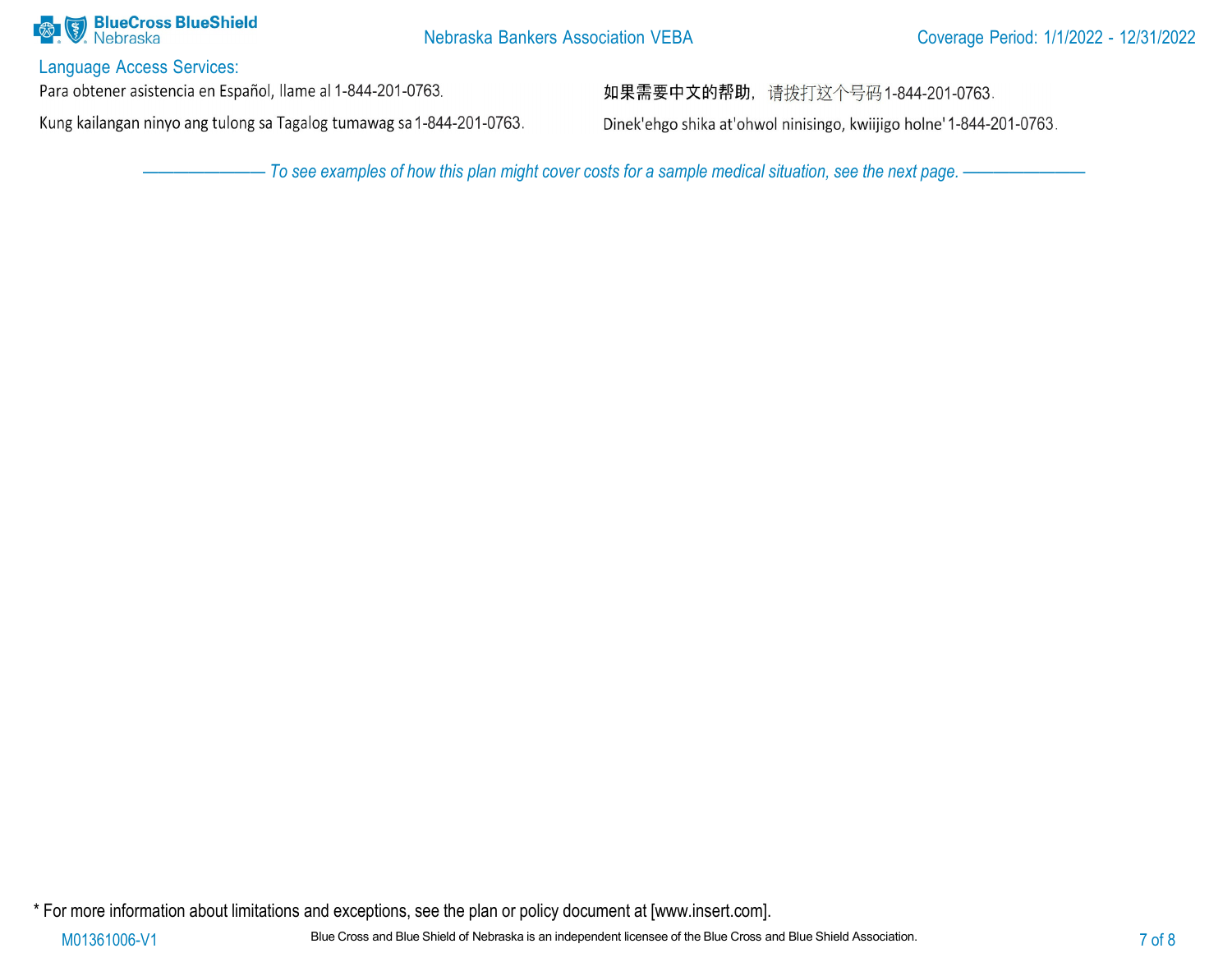

This is not a cost estimator. Treatments shown are just examples of how this plan might cover medical care. Your actual costs will be different depending on the actual care you receive, the prices your providers charge, and many other factors. Focus on the cost sharing amounts (deductibles, copayments and coinsurance) and excluded services under the plan. Use this information to compare the portion of costs you might pay under different health plans. Please note these coverage examples are based on self-only coverage.

# Peg is Having a Baby

(9 months of in-network pre-natal care and a hospital delivery)

| \$1,000                                                                                                                                        |
|------------------------------------------------------------------------------------------------------------------------------------------------|
| \$60                                                                                                                                           |
| 25%                                                                                                                                            |
| 25%                                                                                                                                            |
| $\blacksquare$ The plan's overall deductible<br>$\blacksquare$ Specialist copay<br>Hospital (facility) coinsurance<br><b>Other coinsurance</b> |

This EXAMPLE event includes services like: Specialist office visits (*prenatal care)* Childbirth/Delivery Professional Services Childbirth/Delivery Facility Services Diagnostic tests (*ultrasounds and blood work)* Specialist visit *(anesthesia)*

| Total Example Cost | \$12,700 |
|--------------------|----------|
|--------------------|----------|

In this example, Peg would pay:

| <b>Cost Sharing</b>        |         |  |
|----------------------------|---------|--|
| Deductibles                | \$1,00C |  |
| Copayments                 | \$0     |  |
| Coinsurance                | \$2,000 |  |
| What isn't covered         |         |  |
| Limits or exclusions       | \$60    |  |
| The total Peg would pay is | \$3,060 |  |

| Managing Joe's type 2 Diabetes          |
|-----------------------------------------|
| (a year of routine in-network care of a |
| well-controlled condition)              |
|                                         |

| $\blacksquare$ The plan's overall deductible | \$1,000 |
|----------------------------------------------|---------|
| $\blacksquare$ Specialist copay              | \$60    |
| Hospital (facility) coinsurance              | 25%     |
| <b>Other coinsurance</b>                     | 25%     |

This EXAMPLE event includes services like: Primary care physician office visits (*including disease education)* Diagnostic tests *(blood work)* Prescription drugs Durable medical equipment *(glucose meter)*

| <b>Total Example Cost</b> | \$5,600 |
|---------------------------|---------|

# In this example, Joe would pay:

| <b>Cost Sharing</b>        |         |  |  |
|----------------------------|---------|--|--|
| Deductibles                | \$300   |  |  |
| Copayments                 | \$400   |  |  |
| Coinsurance                | \$600   |  |  |
| What isn't covered         |         |  |  |
| Limits or exclusions       | \$70    |  |  |
| The total Joe would pay is | \$1,370 |  |  |

## Mia's Simple Fracture (in-network emergency room visit and follow up care)

| $\blacksquare$ The plan's overall deductible | \$1,000    |
|----------------------------------------------|------------|
| $\blacksquare$ Specialist copay              | \$60       |
| Hospital (facility) coinsurance              | 25%        |
| <b>Other coinsurance</b>                     | <b>25%</b> |

This EXAMPLE event includes services like: Emergency room care *(including medical supplies)* Diagnostic test *(x-ray)* Durable medical equipment *(crutches)* Rehabilitation services *(physical therapy)*

| <b>Total Example Cost</b> | \$2,800 |
|---------------------------|---------|
|                           |         |

In this example, Mia would pay:

| <b>Cost Sharing</b>        |         |
|----------------------------|---------|
| <b>Deductibles</b>         | \$1,000 |
| Copayments                 | \$300   |
| Coinsurance                | \$300   |
| What isn't covered         |         |
| Limits or exclusions       | \$0     |
| The total Mia would pay is | \$1,600 |

The plan would be responsible for the other costs of the EXAMPLE covered services.